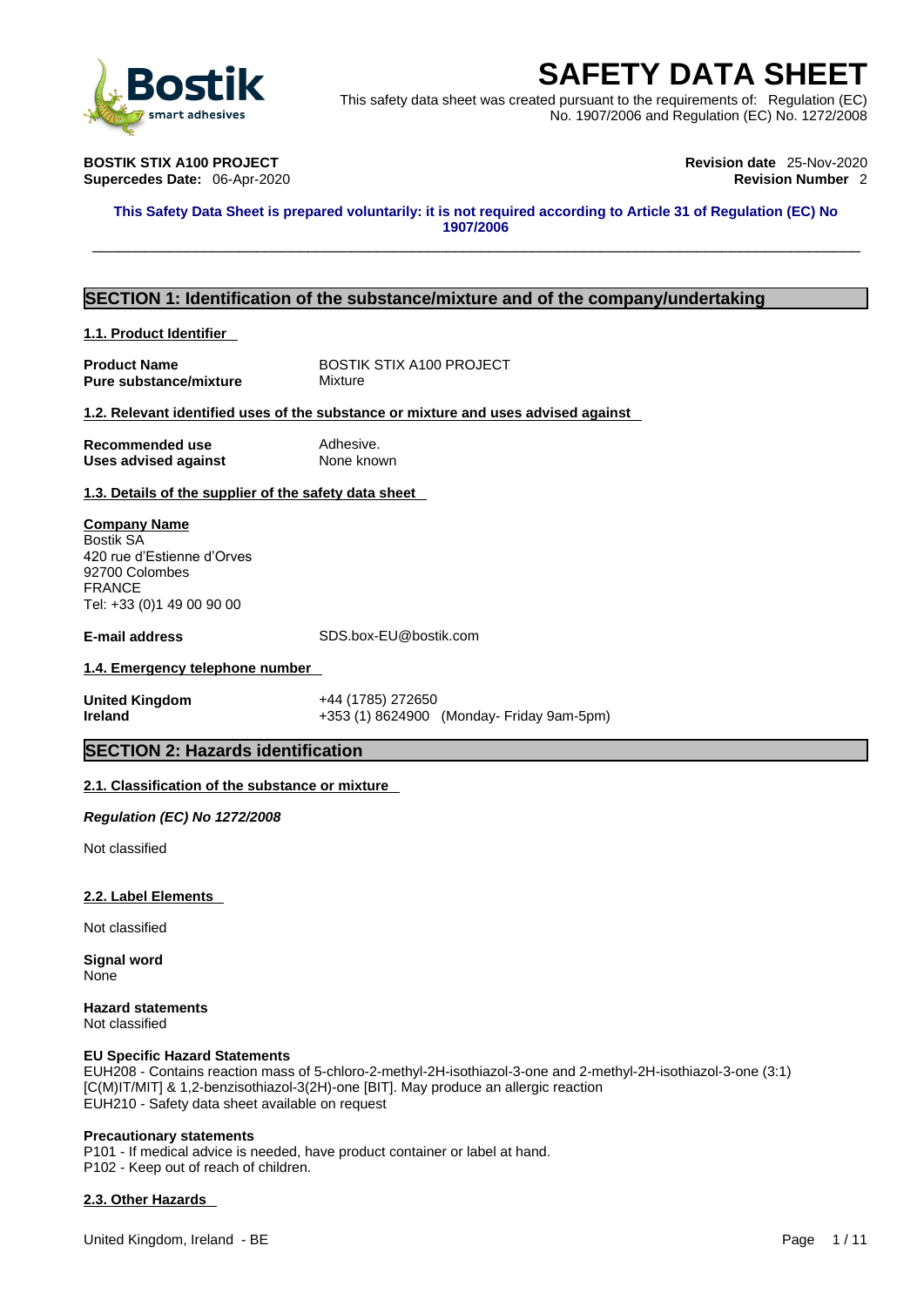No information available

### **PBT & vPvB**

This mixture contains no substance considered to be persistent, bioaccumulating or toxic (PBT). This mixture contains no substance considered to be very persistent nor very bioaccumulating (vPvB).

## **SECTION 3: Composition/information on ingredients**

### **3.1 Substances**

Not applicable

### **3.2 Mixtures**

| according to<br>concentration limit<br><b>Registration</b><br><b>Regulation (EC)</b><br>(SCL)<br><b>Number</b><br>No. 1272/2008<br>[CLP]<br>Skin Sens. 1::<br>1,2-benzisothiazol-3(2H)<br>220-120-9<br>2634-33-5<br>$0.01 - 0.05$<br>Acute Tox. 4<br>01-2120761540-<br>$C = 0.05%$<br>60-XXXX<br>-one [BIT]<br>(H302)<br>Skin Irrit, 2<br>(H315)<br>Eye Dam. 1<br>(H318)<br>Skin Sens. 1<br>(H317)<br>Aquatic Acute 1<br>(H400)<br>Acute Tox. 2<br>(H330)<br>Aquatic Chronic<br>2 (H411)<br>(M Factor Acute<br>$=1)$<br>$611 - 341 - 5$<br>< 0.0015<br>Eye Dam. $1::$<br>reaction mass of<br>55965-84-9<br>01-2120764691-<br>Acute Tox. 3<br>5-chloro-2-methyl-2H-iso<br>$C = 0.6\%$ Irrit. 2 ::<br>48-XXXX<br>(H301)<br>$0.06\% < = C < 0.6\%$<br>thiazol-3-one and<br>Acute Tox. 2<br>2-methyl-2H-isothiazol-3<br>(H310)<br>Skin Corr. 1C:<br>-one (3:1) [C(M)IT/MIT]<br>Acute Tox. 2<br>$C = 0.6%$ |
|-------------------------------------------------------------------------------------------------------------------------------------------------------------------------------------------------------------------------------------------------------------------------------------------------------------------------------------------------------------------------------------------------------------------------------------------------------------------------------------------------------------------------------------------------------------------------------------------------------------------------------------------------------------------------------------------------------------------------------------------------------------------------------------------------------------------------------------------------------------------------------------------------------|
|                                                                                                                                                                                                                                                                                                                                                                                                                                                                                                                                                                                                                                                                                                                                                                                                                                                                                                       |
|                                                                                                                                                                                                                                                                                                                                                                                                                                                                                                                                                                                                                                                                                                                                                                                                                                                                                                       |
|                                                                                                                                                                                                                                                                                                                                                                                                                                                                                                                                                                                                                                                                                                                                                                                                                                                                                                       |
|                                                                                                                                                                                                                                                                                                                                                                                                                                                                                                                                                                                                                                                                                                                                                                                                                                                                                                       |
|                                                                                                                                                                                                                                                                                                                                                                                                                                                                                                                                                                                                                                                                                                                                                                                                                                                                                                       |
|                                                                                                                                                                                                                                                                                                                                                                                                                                                                                                                                                                                                                                                                                                                                                                                                                                                                                                       |
|                                                                                                                                                                                                                                                                                                                                                                                                                                                                                                                                                                                                                                                                                                                                                                                                                                                                                                       |
|                                                                                                                                                                                                                                                                                                                                                                                                                                                                                                                                                                                                                                                                                                                                                                                                                                                                                                       |
|                                                                                                                                                                                                                                                                                                                                                                                                                                                                                                                                                                                                                                                                                                                                                                                                                                                                                                       |
|                                                                                                                                                                                                                                                                                                                                                                                                                                                                                                                                                                                                                                                                                                                                                                                                                                                                                                       |
|                                                                                                                                                                                                                                                                                                                                                                                                                                                                                                                                                                                                                                                                                                                                                                                                                                                                                                       |
|                                                                                                                                                                                                                                                                                                                                                                                                                                                                                                                                                                                                                                                                                                                                                                                                                                                                                                       |
|                                                                                                                                                                                                                                                                                                                                                                                                                                                                                                                                                                                                                                                                                                                                                                                                                                                                                                       |
|                                                                                                                                                                                                                                                                                                                                                                                                                                                                                                                                                                                                                                                                                                                                                                                                                                                                                                       |
|                                                                                                                                                                                                                                                                                                                                                                                                                                                                                                                                                                                                                                                                                                                                                                                                                                                                                                       |
|                                                                                                                                                                                                                                                                                                                                                                                                                                                                                                                                                                                                                                                                                                                                                                                                                                                                                                       |
|                                                                                                                                                                                                                                                                                                                                                                                                                                                                                                                                                                                                                                                                                                                                                                                                                                                                                                       |
|                                                                                                                                                                                                                                                                                                                                                                                                                                                                                                                                                                                                                                                                                                                                                                                                                                                                                                       |
|                                                                                                                                                                                                                                                                                                                                                                                                                                                                                                                                                                                                                                                                                                                                                                                                                                                                                                       |
|                                                                                                                                                                                                                                                                                                                                                                                                                                                                                                                                                                                                                                                                                                                                                                                                                                                                                                       |
|                                                                                                                                                                                                                                                                                                                                                                                                                                                                                                                                                                                                                                                                                                                                                                                                                                                                                                       |
|                                                                                                                                                                                                                                                                                                                                                                                                                                                                                                                                                                                                                                                                                                                                                                                                                                                                                                       |
|                                                                                                                                                                                                                                                                                                                                                                                                                                                                                                                                                                                                                                                                                                                                                                                                                                                                                                       |
|                                                                                                                                                                                                                                                                                                                                                                                                                                                                                                                                                                                                                                                                                                                                                                                                                                                                                                       |
| Skin Irrit. 2:<br>(H330)                                                                                                                                                                                                                                                                                                                                                                                                                                                                                                                                                                                                                                                                                                                                                                                                                                                                              |
| Skin Corr. 1C<br>$0.06\% < = C < 0.6\%$                                                                                                                                                                                                                                                                                                                                                                                                                                                                                                                                                                                                                                                                                                                                                                                                                                                               |
| Skin Sens. 1::<br>(H314)                                                                                                                                                                                                                                                                                                                                                                                                                                                                                                                                                                                                                                                                                                                                                                                                                                                                              |
| Eye Dam. 1<br>$C = 0.0015%$                                                                                                                                                                                                                                                                                                                                                                                                                                                                                                                                                                                                                                                                                                                                                                                                                                                                           |
| (H318)                                                                                                                                                                                                                                                                                                                                                                                                                                                                                                                                                                                                                                                                                                                                                                                                                                                                                                |
| Skin Sens. 1A                                                                                                                                                                                                                                                                                                                                                                                                                                                                                                                                                                                                                                                                                                                                                                                                                                                                                         |
| (H317)                                                                                                                                                                                                                                                                                                                                                                                                                                                                                                                                                                                                                                                                                                                                                                                                                                                                                                |
| Aquatic Acute 1                                                                                                                                                                                                                                                                                                                                                                                                                                                                                                                                                                                                                                                                                                                                                                                                                                                                                       |
| (H400)<br>Aquatic Chronic                                                                                                                                                                                                                                                                                                                                                                                                                                                                                                                                                                                                                                                                                                                                                                                                                                                                             |
|                                                                                                                                                                                                                                                                                                                                                                                                                                                                                                                                                                                                                                                                                                                                                                                                                                                                                                       |
| 1 (H410)<br>M Factor Acute =                                                                                                                                                                                                                                                                                                                                                                                                                                                                                                                                                                                                                                                                                                                                                                                                                                                                          |
| 100                                                                                                                                                                                                                                                                                                                                                                                                                                                                                                                                                                                                                                                                                                                                                                                                                                                                                                   |
| M Factor Chronic                                                                                                                                                                                                                                                                                                                                                                                                                                                                                                                                                                                                                                                                                                                                                                                                                                                                                      |
| $= 100$                                                                                                                                                                                                                                                                                                                                                                                                                                                                                                                                                                                                                                                                                                                                                                                                                                                                                               |

**Full text of H- and EUH-phrases: see section 16**

This product does not contain candidate substances of very high concern at a concentration >=0.1% (Regulation (EC) No.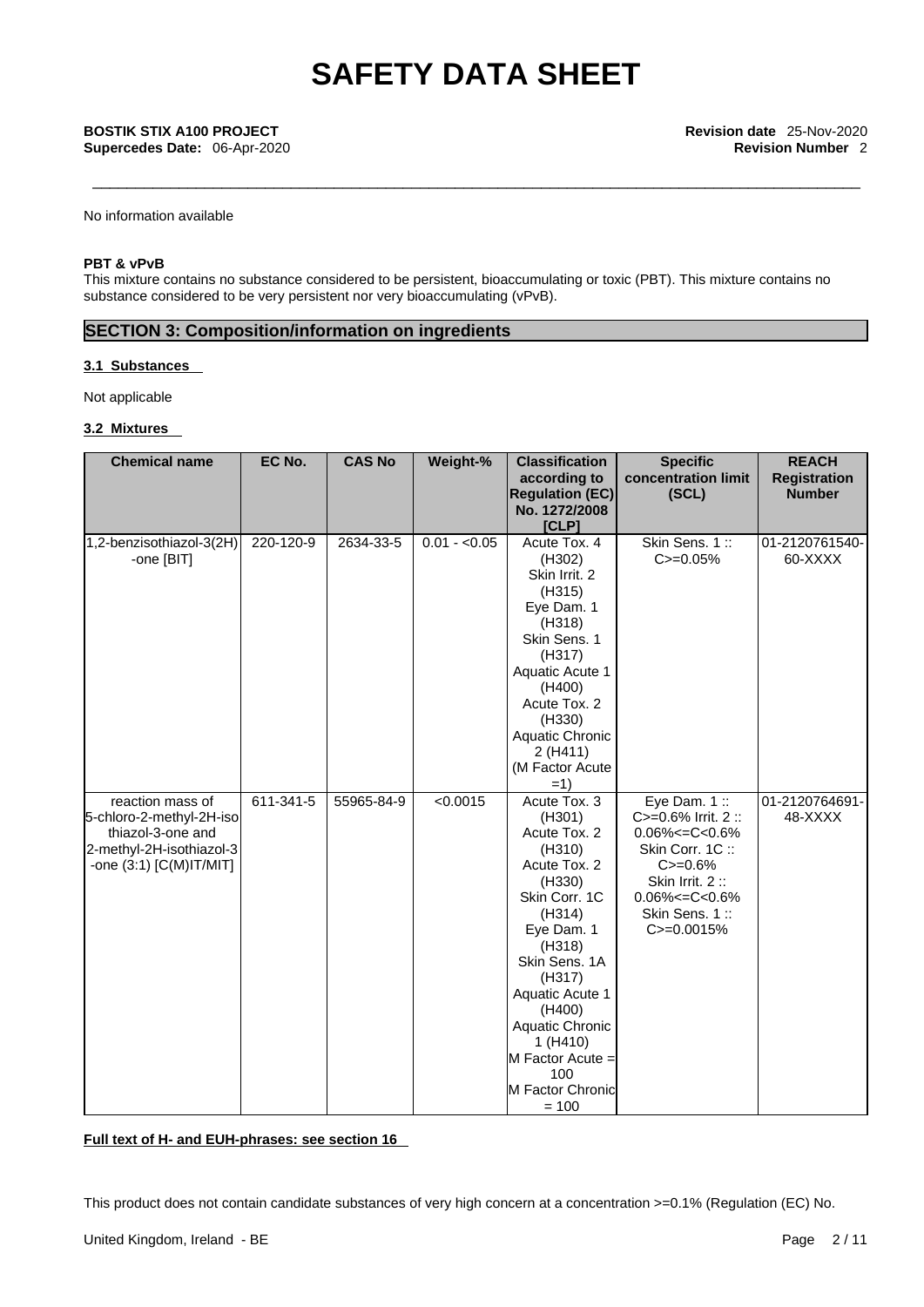**Supercedes Date: 06-Apr-2020** 

1907/2006 (REACH), Article 59)

| <b>SECTION 4: First aid measures</b>                                |                                                                                                                                          |
|---------------------------------------------------------------------|------------------------------------------------------------------------------------------------------------------------------------------|
| 4.1. Description of first aid measures                              |                                                                                                                                          |
| <b>General advice</b>                                               | If medical advice is needed, have product container or label at hand. Show this safety<br>data sheet to the doctor in attendance.        |
| <b>Inhalation</b>                                                   | Remove to fresh air. IF exposed or concerned: Get medical advice/attention.                                                              |
| Eye contact                                                         | Rinse thoroughly with plenty of water for at least 15 minutes, lifting lower and upper<br>eyelids. Consult a doctor.                     |
| <b>Skin contact</b>                                                 | Wash skin with soap and water. In the case of skin irritation or allergic reactions see a<br>doctor.                                     |
| Ingestion                                                           | Clean mouth with water. Do NOT induce vomiting. Drink 1 or 2 glasses of water. Never<br>give anything by mouth to an unconscious person. |
|                                                                     | 4.2. Most important symptoms and effects, both acute and delayed                                                                         |
| <b>Symptoms</b>                                                     | No information available.                                                                                                                |
|                                                                     | 4.3. Indication of any immediate medical attention and special treatment needed                                                          |
| Note to doctors                                                     | Treat symptomatically.                                                                                                                   |
|                                                                     |                                                                                                                                          |
| <b>SECTION 5: Firefighting measures</b><br>5.1. Extinguishing media |                                                                                                                                          |
| Suitable extinguishing media                                        | Use extinguishing measures that are appropriate to local circumstances and the<br>surrounding environment.                               |
| Unsuitable extinguishing media                                      | Full water jet. Do not scatter spilled material with high pressure water streams.                                                        |
| 5.2. Special hazards arising from the substance or mixture          |                                                                                                                                          |
| chemical                                                            | Specific hazards arising from the Thermal decomposition can lead to release of toxic and corrosive gases/vapours.                        |
| <b>Hazardous combustion products</b>                                | Carbon dioxide (CO2).                                                                                                                    |
| 5.3. Advice for firefighters                                        |                                                                                                                                          |
| Special protective equipment for<br>fire-fighters                   | Firefighters should wear self-contained breathing apparatus and full firefighting turnout<br>gear. Use personal protection equipment.    |
| <b>SECTION 6: Accidental release measures</b>                       |                                                                                                                                          |
|                                                                     | 6.1. Personal precautions, protective equipment and emergency procedures                                                                 |

| Other information | Ventilate the area. Prevent further leakage or spillage if safe to do so. |
|-------------------|---------------------------------------------------------------------------|
|-------------------|---------------------------------------------------------------------------|

**For emergency responders** Use personal protection recommended in Section 8.

### **6.2. Environmental precautions**

United Kingdom, Ireland - BE example 2 and the example of the Page 3/11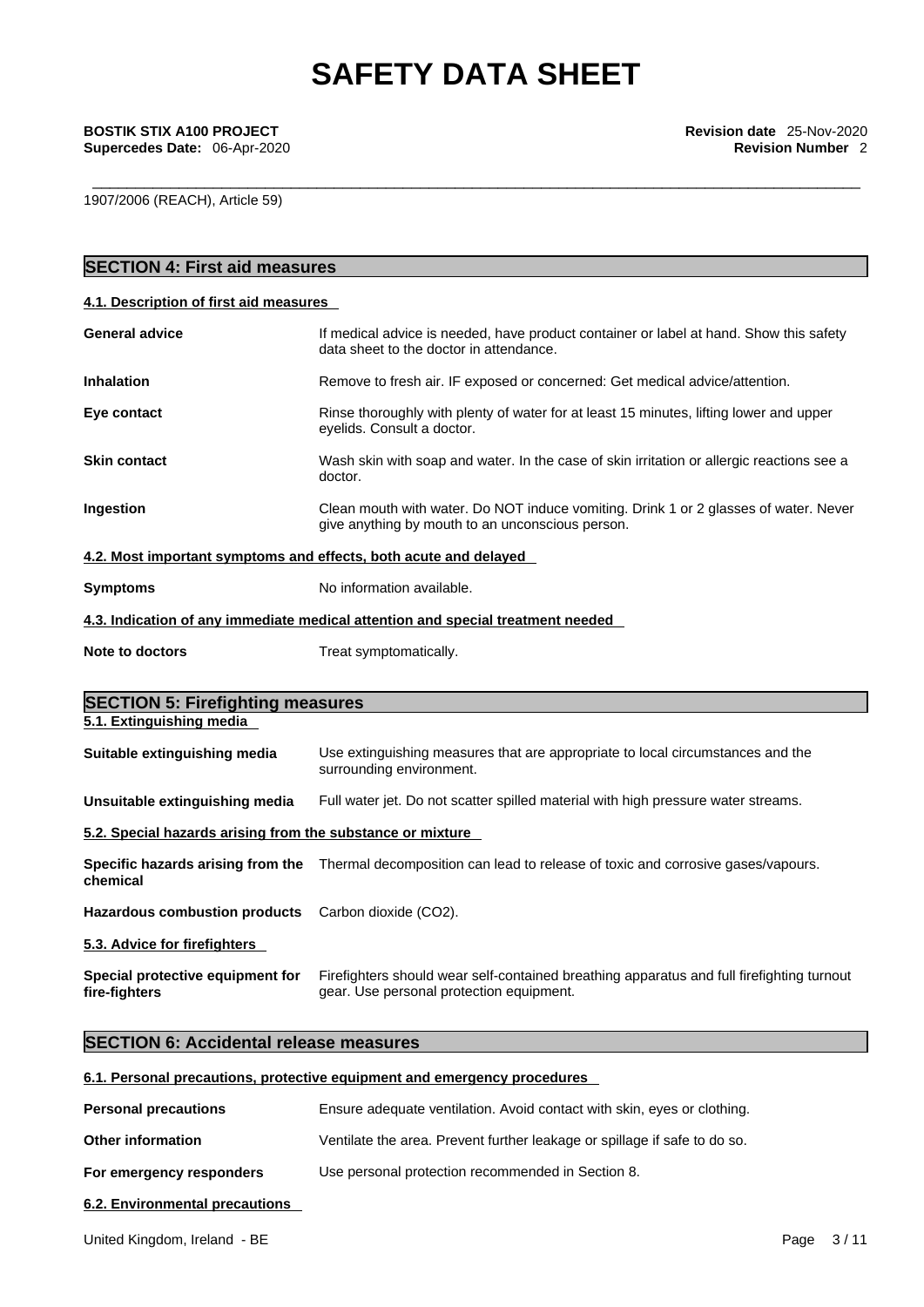| BOSTIK STIX A100 PROJECT      |  |
|-------------------------------|--|
| Supercedes Date: _06-Apr-2020 |  |

| <b>Environmental precautions</b>                          | Do not flush into surface water or sanitary sewer system. Do not allow to enter into<br>soil/subsoil. See Section 12 for additional Ecological Information. |  |
|-----------------------------------------------------------|-------------------------------------------------------------------------------------------------------------------------------------------------------------|--|
| 6.3. Methods and material for containment and cleaning up |                                                                                                                                                             |  |
| <b>Methods for containment</b>                            | Use a non-combustible material like vermiculite, sand or earth to soak up the product<br>and place into a container for later disposal.                     |  |
| Methods for cleaning up                                   | Take up mechanically, placing in appropriate containers for disposal.                                                                                       |  |
| 6.4. Reference to other sections                          |                                                                                                                                                             |  |
| Reference to other sections                               | See section 8 for more information. See section 13 for more information.                                                                                    |  |

## **SECTION 7: Handling and storage**

## **7.1. Precautions for safe handling**

| Advice on safe handling                                           | Ensure adequate ventilation. Use personal protective equipment as required. Avoid<br>contact with skin, eyes or clothing.                                                                                                     |  |
|-------------------------------------------------------------------|-------------------------------------------------------------------------------------------------------------------------------------------------------------------------------------------------------------------------------|--|
| <b>General hygiene considerations</b>                             | Handle in accordance with good industrial hygiene and safety practice. Do not eat, drink<br>or smoke when using this product. Wash thoroughly after handling. Take off all<br>contaminated clothing and wash it before reuse. |  |
| 7.2. Conditions for safe storage, including any incompatibilities |                                                                                                                                                                                                                               |  |
| <b>Storage Conditions</b>                                         | Keep container tightly closed in a dry and well-ventilated place. Keep away from food,<br>drink and animal feedingstuffs.                                                                                                     |  |
| 7.3. Specific end use(s)                                          |                                                                                                                                                                                                                               |  |
| <b>Specific Use(s)</b><br>Adhesive.                               |                                                                                                                                                                                                                               |  |
|                                                                   | Risk Management Methods (RMM) The information required is contained in this Safety Data Sheet.                                                                                                                                |  |

**Other information** Observe technical data sheet.

## **SECTION 8: Exposure controls/personal protection**

### **8.1. Control parameters**

### **Exposure Limits**

| <b>Chemical name</b> | <b>European Union</b> | <b>Ireland</b>             | <b>United Kingdom</b>     |
|----------------------|-----------------------|----------------------------|---------------------------|
| Limestone            |                       | TWA: $10 \text{ mg/m}^3$   | TWA: $10 \text{ mg/m}^3$  |
| 1317-65-3            |                       | TWA: $4 \text{ mg/m}^3$    | TWA: $4 \text{ mg/m}^3$   |
|                      |                       | STEL: 30 mg/m <sup>3</sup> | STEL: $30 \text{ mg/m}^3$ |
|                      |                       | STEL: $12 \text{ mg/m}^3$  | STEL: $12 \text{ ma/m}^3$ |

### **Derived No Effect Level (DNEL)** No information available

| Derived No Effect Level (DNEL)                 |                 |                                   |               |
|------------------------------------------------|-----------------|-----------------------------------|---------------|
| 1,2-benzisothiazol-3(2H)-one [BIT] (2634-33-5) |                 |                                   |               |
| Type                                           | IExposure route | Derived No Effect Level<br>(DNEL) | Safety factor |
| worker                                         | Inhalation      | $6.81 \,\mathrm{ma/m^3}$          |               |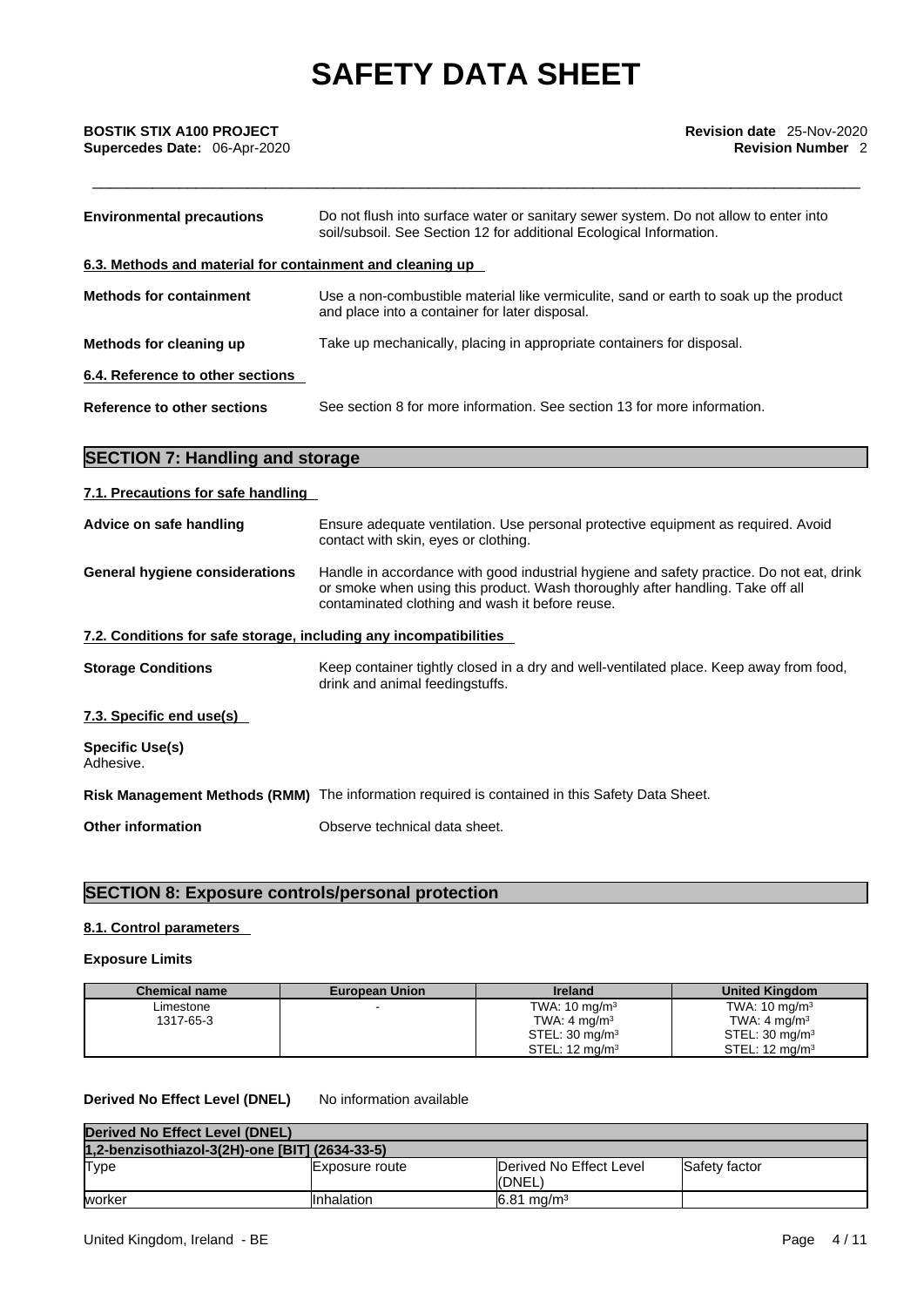| Long term               |         |                  |  |
|-------------------------|---------|------------------|--|
| Systemic health effects |         |                  |  |
| worker                  | IDermal | 0.966 mg/kg bw/d |  |
| Long term               |         |                  |  |
| Systemic health effects |         |                  |  |

| <b>Derived No Effect Level (DNEL)</b>            |                       |                                   |               |  |
|--------------------------------------------------|-----------------------|-----------------------------------|---------------|--|
| 1,2-benzisothiazol-3(2H)-one [BIT] (2634-33-5)   |                       |                                   |               |  |
| Type                                             | <b>Exposure route</b> | Derived No Effect Level<br>(DNEL) | Safety factor |  |
| Consumer<br>Long term<br>Systemic health effects | Inhalation            | $1.2 \text{ mg/m}^3$              |               |  |
| Consumer<br>Long term<br>Systemic health effects | Dermal                | $0.345$ mg/kg bw/d                |               |  |

### **Predicted No Effect Concentration** No information available. **(PNEC)**

| <b>Predicted No Effect Concentration (PNEC)</b> |                                          |  |
|-------------------------------------------------|------------------------------------------|--|
| 1,2-benzisothiazol-3(2H)-one [BIT] (2634-33-5)  |                                          |  |
| Environmental compartment                       | Predicted No Effect Concentration (PNEC) |  |
| Freshwater                                      | $4.03 \mu g/l$                           |  |
| Marine water                                    | $0.403 \mu q$                            |  |
| Sewage treatment plant                          | $1.03$ mg/l                              |  |
| Freshwater sediment                             | 49.9 µg/l                                |  |
| Marine sediment                                 | 4.99 µg/l                                |  |
| Soil                                            | 3 mg/kg dry weight                       |  |

### **8.2. Exposure controls**

**Engineering controls** Ensure adequate ventilation, especially in confined areas.

### **Personal Protective Equipment**

| <b>Eye/face protection</b>    | Wear safety glasses with side shields (or goggles). Avoid contact with eyes.               |
|-------------------------------|--------------------------------------------------------------------------------------------|
| Skin and body protection      | Wear protective gloves and protective clothing. Avoid contact with skin, eyes or clothing. |
| <b>Respiratory protection</b> | During spraying wear suitable respiratory equipment.                                       |

**Environmental exposure controls** Local authorities should be advised if significant spillages cannot be contained. Do not allow into any sewer, on the ground or into any body of water. Prevent product from entering drains.

### **SECTION 9: Physical and chemical properties**

### **9.1. Information on basic physical and chemical properties**

**Physical state** Liquid<br> **Appearance** Miscous Appearance<br>Colour

**Property CONS Property Property Property Property Remarks • Method pH pH** 7 - 8 **Melting point / freezing point** No data available<br> **Boiling point / boiling range** 100 °C **Boiling point / boiling range**  $100 °C$ **<br>Flash point**  $> 100 °C$ **Flash** point **Evaporation rate** No data available<br> **Flammability (solid, gas)** Not applicable for

**Cff-white Odour**  No information available<br> **Odour threshold** Mo information available **No information available** 

**Not applicable for liquids**.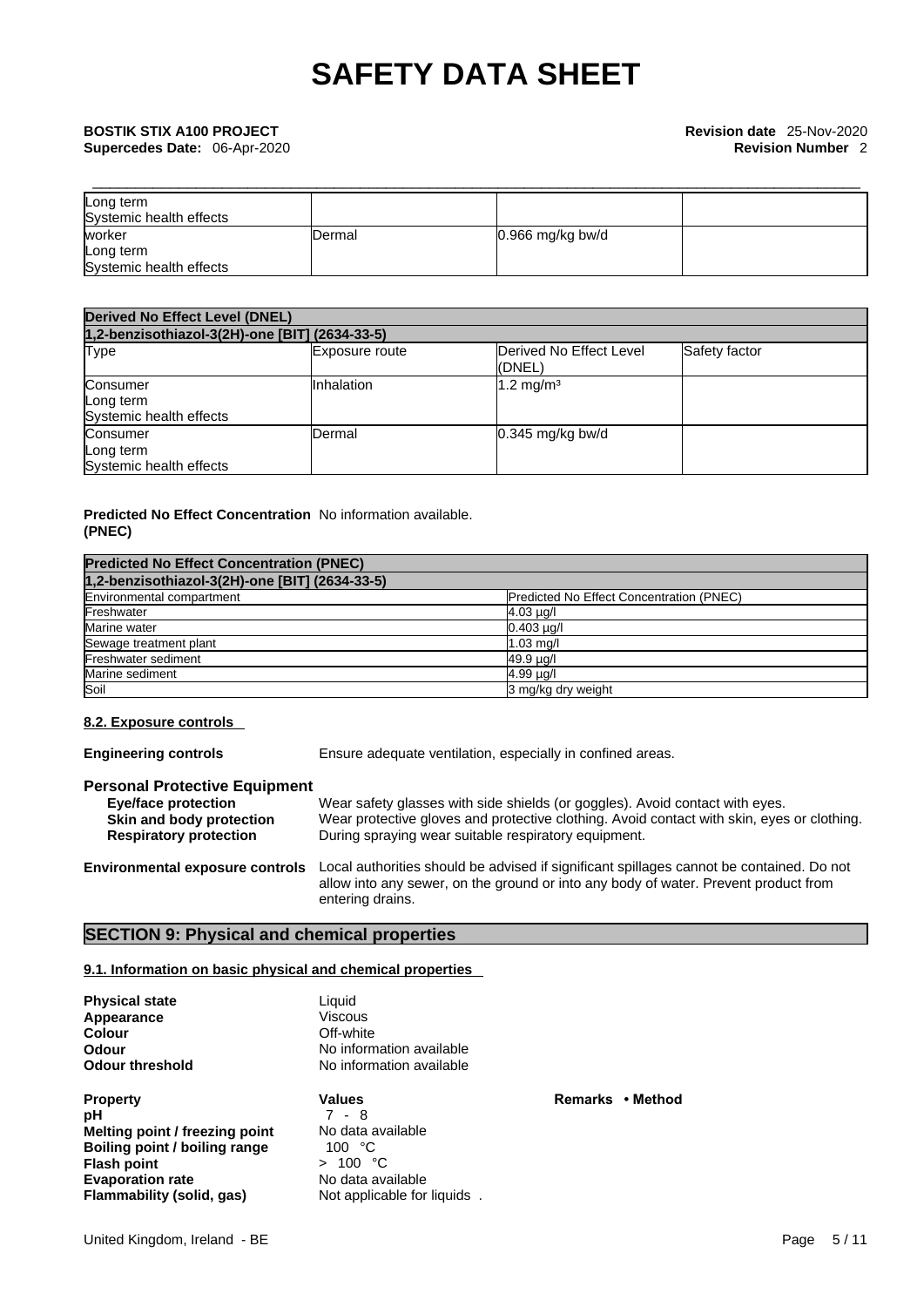| <b>Flammability Limit in Air</b><br>Upper flammability or explosive No data available<br>limits<br>Lower flammability or explosive No data available<br>limits |                     |         |  |
|----------------------------------------------------------------------------------------------------------------------------------------------------------------|---------------------|---------|--|
| Vapour pressure                                                                                                                                                | No data available   |         |  |
| Relative vapour density                                                                                                                                        | No data available   |         |  |
| <b>Relative density</b>                                                                                                                                        | No data available - |         |  |
| <b>Water solubility</b>                                                                                                                                        | Soluble in water    |         |  |
| Solubility(ies)                                                                                                                                                | No data available   |         |  |
| <b>Partition coefficient</b>                                                                                                                                   | No data available   |         |  |
| <b>Autoignition temperature</b>                                                                                                                                | No data available   |         |  |
| <b>Decomposition temperature</b>                                                                                                                               | No data available   |         |  |
| <b>Kinematic viscosity</b>                                                                                                                                     | No data available   |         |  |
| <b>Dynamic viscosity</b>                                                                                                                                       | 25000 - 35000 mPas  | @ 23 °C |  |
| <b>Explosive properties</b>                                                                                                                                    | No data available   |         |  |
| <b>Oxidising properties</b>                                                                                                                                    | No data available   |         |  |
|                                                                                                                                                                |                     |         |  |

| 9.2. Other information |                                     |
|------------------------|-------------------------------------|
| Solid content (%)      | 79                                  |
| <b>VOC Content (%)</b> | No information available            |
| <b>Density</b>         | 1.35 1.45 $\alpha$ /cm <sup>3</sup> |

## **SECTION 10: Stability and reactivity**

| 10.1. Reactivity                                                 |                                                      |
|------------------------------------------------------------------|------------------------------------------------------|
| Reactivity                                                       | No information available.                            |
| 10.2. Chemical stability                                         |                                                      |
| Stability                                                        | Stable under normal conditions.                      |
| <b>Explosion data</b><br>Sensitivity to mechanical<br>impact     | None.                                                |
| Sensitivity to static discharge                                  | None.                                                |
| 10.3. Possibility of hazardous reactions                         |                                                      |
| Possibility of hazardous reactions None under normal processing. |                                                      |
| 10.4. Conditions to avoid                                        |                                                      |
| <b>Conditions to avoid</b>                                       | None known based on information supplied.            |
| 10.5. Incompatible materials                                     |                                                      |
| Incompatible materials                                           | None known based on information supplied.            |
| 10.6. Hazardous decomposition products                           |                                                      |
| <b>Hazardous decomposition</b><br>products                       | Carbon monoxide. Carbon dioxide (CO2). Hydrocarbons. |
|                                                                  |                                                      |

## **SECTION 11: Toxicological information**

**11.1. Information on toxicological effects**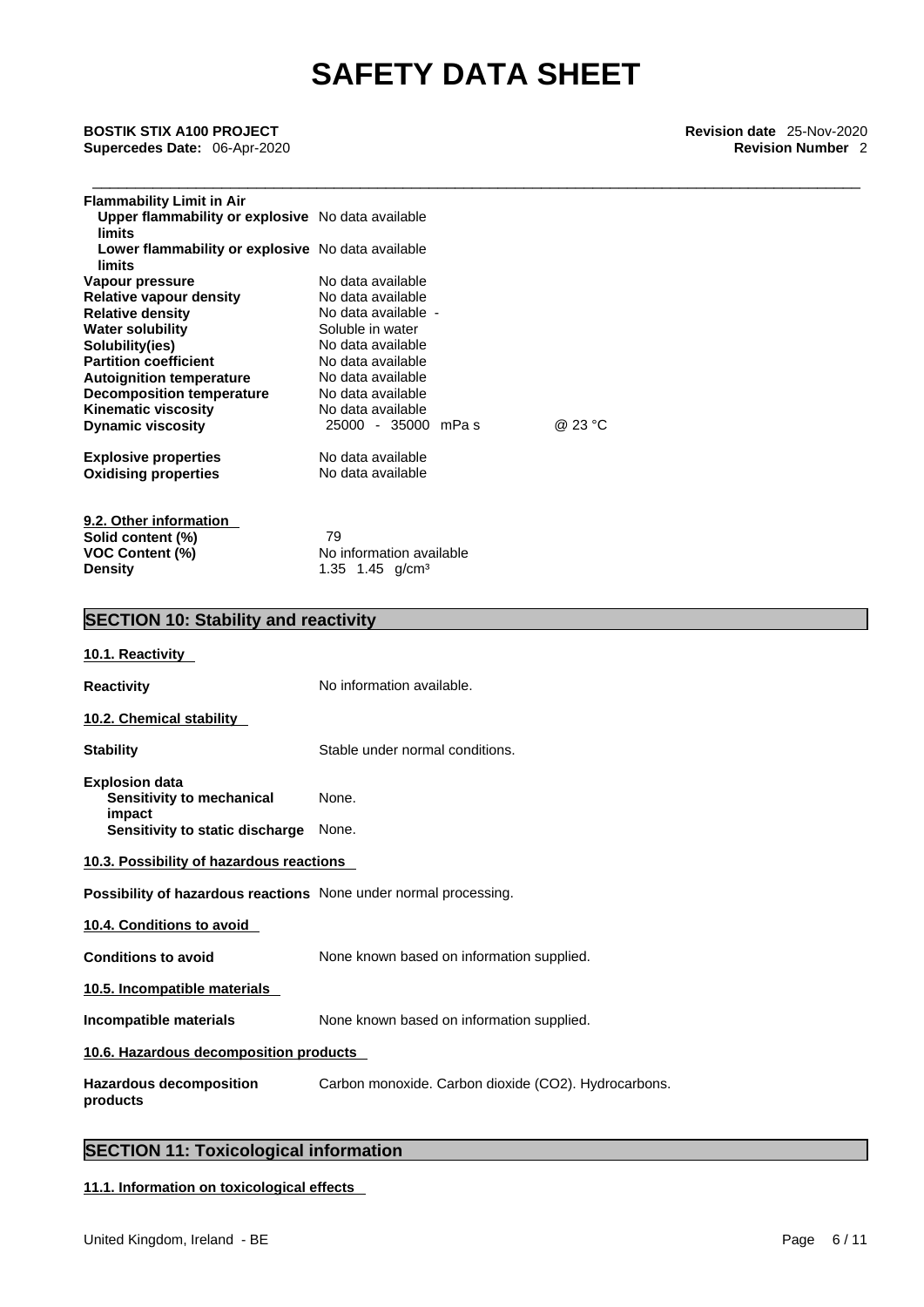## \_\_\_\_\_\_\_\_\_\_\_\_\_\_\_\_\_\_\_\_\_\_\_\_\_\_\_\_\_\_\_\_\_\_\_\_\_\_\_\_\_\_\_\_\_\_\_\_\_\_\_\_\_\_\_\_\_\_\_\_\_\_\_\_\_\_\_\_\_\_\_\_\_\_\_\_\_\_\_\_\_\_\_\_\_\_\_\_\_ **BOSTIK STIX A100 PROJECT Revision date** 25-Nov-2020 **Supercedes Date:** 06-Apr-2020 **Revision Number** 2

### **Information on likely routes of exposure**

| <b>Product Information</b>            |                                                                              |
|---------------------------------------|------------------------------------------------------------------------------|
| <b>Inhalation</b>                     | Based on available data, the classification criteria are not met.            |
| Eye contact                           | Based on available data, the classification criteria are not met.            |
| <b>Skin contact</b>                   | Based on available data, the classification criteria are not met.            |
| Ingestion                             | Based on available data, the classification criteria are not met.            |
|                                       | Symptoms related to the physical, chemical and toxicological characteristics |
| Symptoms                              | No information available.                                                    |
| <b>Numerical measures of toxicity</b> |                                                                              |

**Acute toxicity** 

### **The following values are calculated based on chapter 3.1 of the GHS document ATEmix** (dermal)

### **Component Information**

| Chemical name                                                                                                                           | Oral LD50             | Dermal LD50                                     | Inhalation LC50 |
|-----------------------------------------------------------------------------------------------------------------------------------------|-----------------------|-------------------------------------------------|-----------------|
| 1,2-benzisothiazol-3(2H)-one<br>[BIT]<br>2634-33-5                                                                                      | $=670$ mg/kg (Rattus) | $LD50 > 2000$ mg/kg (Rattus)                    |                 |
| reaction mass of<br>5-chloro-2-methyl-2H-isothiazo<br>I-3-one and<br>2-methyl-2H-isothiazol-3-one<br>$(3:1)$ [C(M)IT/MIT]<br>55965-84-9 | $=$ 53 mg/kg (Rattus) | $LD50 = 87.12$ mg/kg<br>(Oryctolagus cuniculus) |                 |

### **Delayed and immediate effects as well as chronic effects from short and long-term exposure**

| <b>Skin corrosion/irritation</b>         | Based on available data, the classification criteria are not met.                                   |
|------------------------------------------|-----------------------------------------------------------------------------------------------------|
|                                          | Serious eye damage/eye irritation Based on available data, the classification criteria are not met. |
| <b>Respiratory or skin sensitisation</b> | Based on available data, the classification criteria are not met.                                   |
| Germ cell mutagenicity                   | Based on available data, the classification criteria are not met.                                   |
| Carcinogenicity                          | Based on available data, the classification criteria are not met.                                   |
| <b>Reproductive toxicity</b>             | Based on available data, the classification criteria are not met.                                   |
| <b>STOT - single exposure</b>            | Based on available data, the classification criteria are not met.                                   |
| <b>STOT - repeated exposure</b>          | Based on available data, the classification criteria are not met.                                   |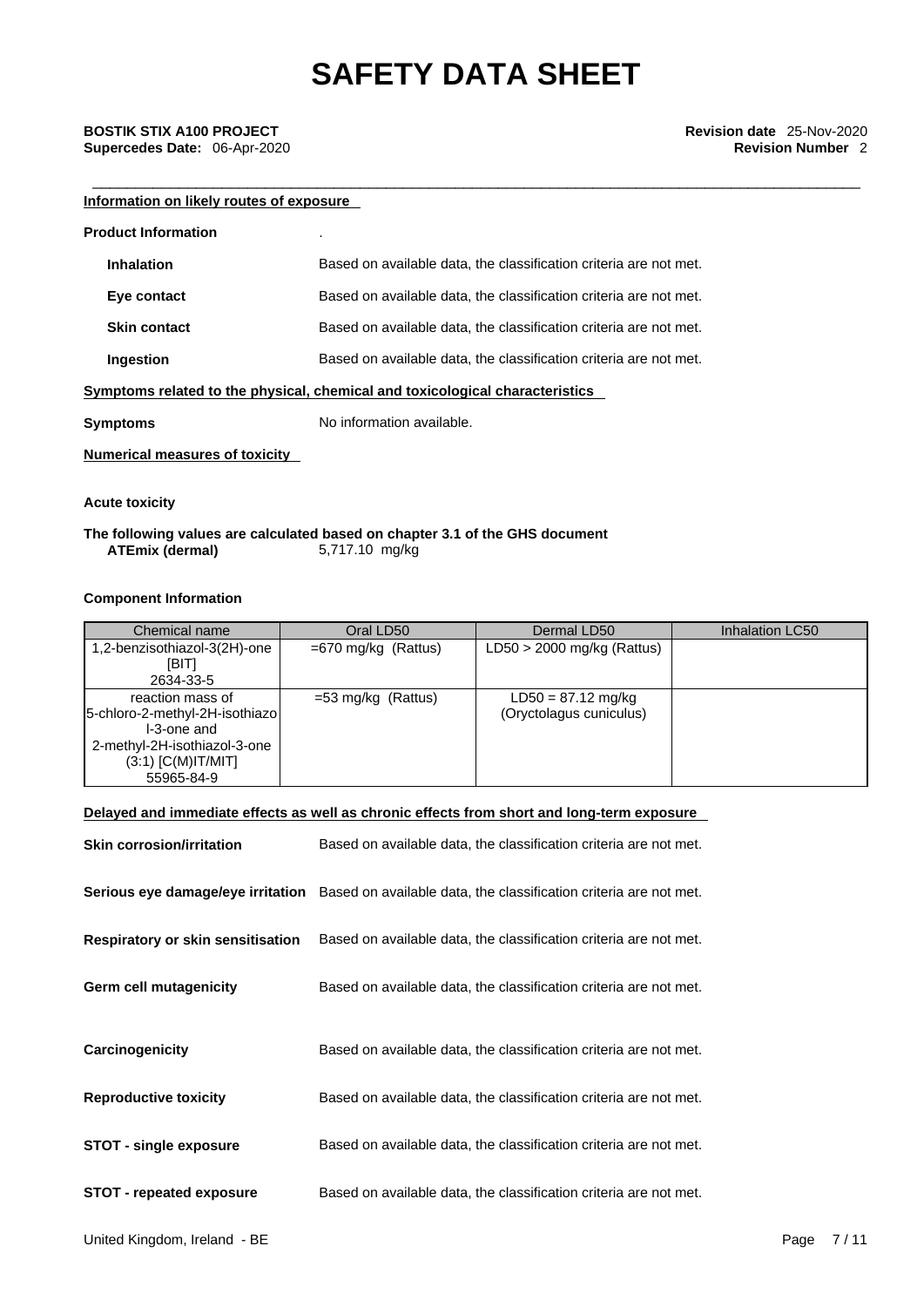Aspiration hazard **Based on available data, the classification criteria are not met.** 

## **SECTION 12: Ecological information**

### **12.1. Toxicity**

### **Ecotoxicity** .

| Chemical name                                                                                                                                     | Algae/aquatic<br>plants                                                                              | <b>Fish</b>                                                                | Toxicity to<br>  microorganisms | Crustacea                                                   | M-Factor | M-Factor<br>(long-term) |
|---------------------------------------------------------------------------------------------------------------------------------------------------|------------------------------------------------------------------------------------------------------|----------------------------------------------------------------------------|---------------------------------|-------------------------------------------------------------|----------|-------------------------|
| 1,2-benzisothiazol-3(2)<br>H)-one [BIT]<br>2634-33-5                                                                                              | <b>EC50 3Hr</b><br>13 <sub>mq</sub> /l<br>(activated<br>sludge) (OECD<br>209)                        | LC50 (96hr)<br>$2.15$ mg/l<br>Cyprinodon<br>variegatus EPA<br>540/9-85-006 |                                 | EC50(48hr) 2.94<br>mg/l (Daphnia<br>Magna) OECD<br>202      |          |                         |
| reaction mass of<br>5-chloro-2-methyl-2H-is<br>othiazol-3-one and<br>2-methyl-2H-isothiazol-<br>$3$ -one $(3:1)$<br>$[C(M)$ IT/MIT]<br>55965-84-9 | EC50 (72h)<br>$=0.048$ mg/L<br>(Pseudokirchner) (Oncorhynchus<br>iella<br>subcapitata)<br>(OECD 201) | $EC50 (96h) =$<br>$0.22$ mg/L<br>mykiss) (OECD<br>211)                     |                                 | $EC50 (48h) = 0.1$<br>mg/L (Daphnia<br>magna) (OECD<br>202) | 100      | 100                     |

### **12.2. Persistence and degradability**

**Persistence and degradability** No information available.

### **12.3. Bioaccumulative potential**

**Bioaccumulation** There is no data for this product.

### **Component Information**

| Chemical name                               | <b>Partition coefficient</b> | Bioconcentration factor (BCF) |
|---------------------------------------------|------------------------------|-------------------------------|
| 1,2-benzisothiazol-3(2H)-one [BIT]          |                              | 6.95                          |
| 2634-33-5                                   |                              |                               |
| reaction mass of                            | -                            | 3.16                          |
| [5-chloro-2-methyl-2H-isothiazol-3-one and] |                              |                               |
| 2-methyl-2H-isothiazol-3-one (3:1)          |                              |                               |
| IC(M)IT/MIT                                 |                              |                               |
| 55965-84-9                                  |                              |                               |

### **12.4. Mobility in soil**

**Mobility in soil** No information available.

### **12.5. Results of PBT and vPvB assessment**

**PBT and vPvB assessment** . The components in this formulation do not meet the criteria for classification as PBT or vPvB.

| Chemical name                                              | PBT and vPvB assessment         |
|------------------------------------------------------------|---------------------------------|
| 1,2-benzisothiazol-3(2H)-one [BIT]                         | The substance is not PBT / vPvB |
| 2634-33-5                                                  |                                 |
| reaction mass of 5-chloro-2-methyl-2H-isothiazol-3-one and | The substance is not PBT / vPvB |
| 2-methyl-2H-isothiazol-3-one (3:1) [C(M)IT/MIT]            |                                 |
| 55965-84-9                                                 |                                 |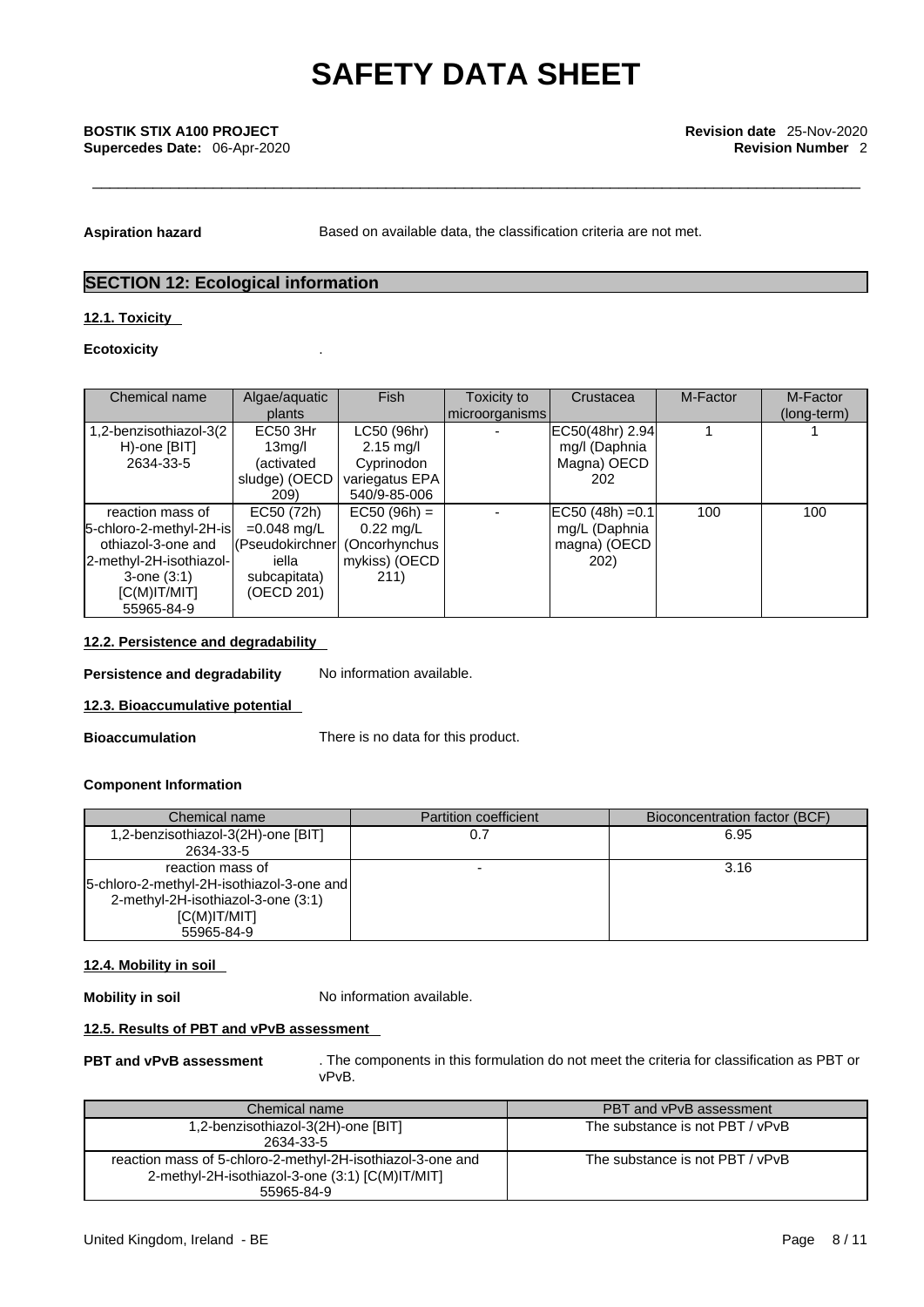### **12.6. Other adverse effects**

**Other adverse effects** No information available.

.

## **SECTION 13: Disposal considerations**

### **13.1. Waste treatment methods**

| Waste from residues/unused<br>products | Dispose of contents/container in accordance with local, regional, national, and<br>international regulations as applicable. |
|----------------------------------------|-----------------------------------------------------------------------------------------------------------------------------|
| Contaminated packaging                 | Do not reuse empty containers. Handle contaminated packages in the same way as the<br>product itself.                       |
| <b>European Waste Catalogue</b>        | 08 04 10 waste adhesives and sealants other than those mentioned in 08 04 09                                                |
| <b>Other information</b>               | Waste codes should be assigned by the user based on the application for which the<br>product was used.                      |

### **SECTION 14: Transport information**

### **Land transport (ADR/RID)**

|             | 14.1 UN number or ID number     | Not regulated                                                           |                |
|-------------|---------------------------------|-------------------------------------------------------------------------|----------------|
|             | 14.2 Proper Shipping Name       | Not regulated                                                           |                |
|             | 14.3 Transport hazard class(es) | Not regulated                                                           |                |
|             | 14.4 Packing group              | Not regulated                                                           |                |
|             | 14.5 Environmental hazards      | Not applicable                                                          |                |
|             | <b>14.6 Special Provisions</b>  | None                                                                    |                |
| <b>IMDG</b> |                                 |                                                                         |                |
|             | 14.1 UN number or ID number     | Not regulated                                                           |                |
|             | 14.2 Proper Shipping Name       | Not regulated                                                           |                |
|             | 14.3 Transport hazard class(es) | Not regulated                                                           |                |
|             | 14.4 Packing group              | Not regulated                                                           |                |
|             | 14.5 Marine pollutant           | NP.                                                                     |                |
|             | <b>14.6 Special Provisions</b>  | None                                                                    |                |
|             |                                 | 14.7 Transport in bulk according to Annex II of MARPOL and the IBC Code | Not applicable |
|             |                                 |                                                                         |                |

| Air transport (ICAO-TI / IATA-DGR) |                |  |  |
|------------------------------------|----------------|--|--|
| 14.1 UN number or ID number        | Not regulated  |  |  |
| 14.2 Proper Shipping Name          | Not regulated  |  |  |
| 14.3 Transport hazard class(es)    | Not regulated  |  |  |
| 14.4 Packing group                 | Not regulated  |  |  |
| 14.5 Environmental hazards         | Not applicable |  |  |
| <b>14.6 Special Provisions</b>     | None           |  |  |

### **Section 15: REGULATORY INFORMATION**

### **15.1. Safety, health and environmental regulations/legislation specific for the substance or mixture**

### **European Union**

Take note of Directive 98/24/EC on the protection of the health and safety of workers from the risks related to chemical agents at work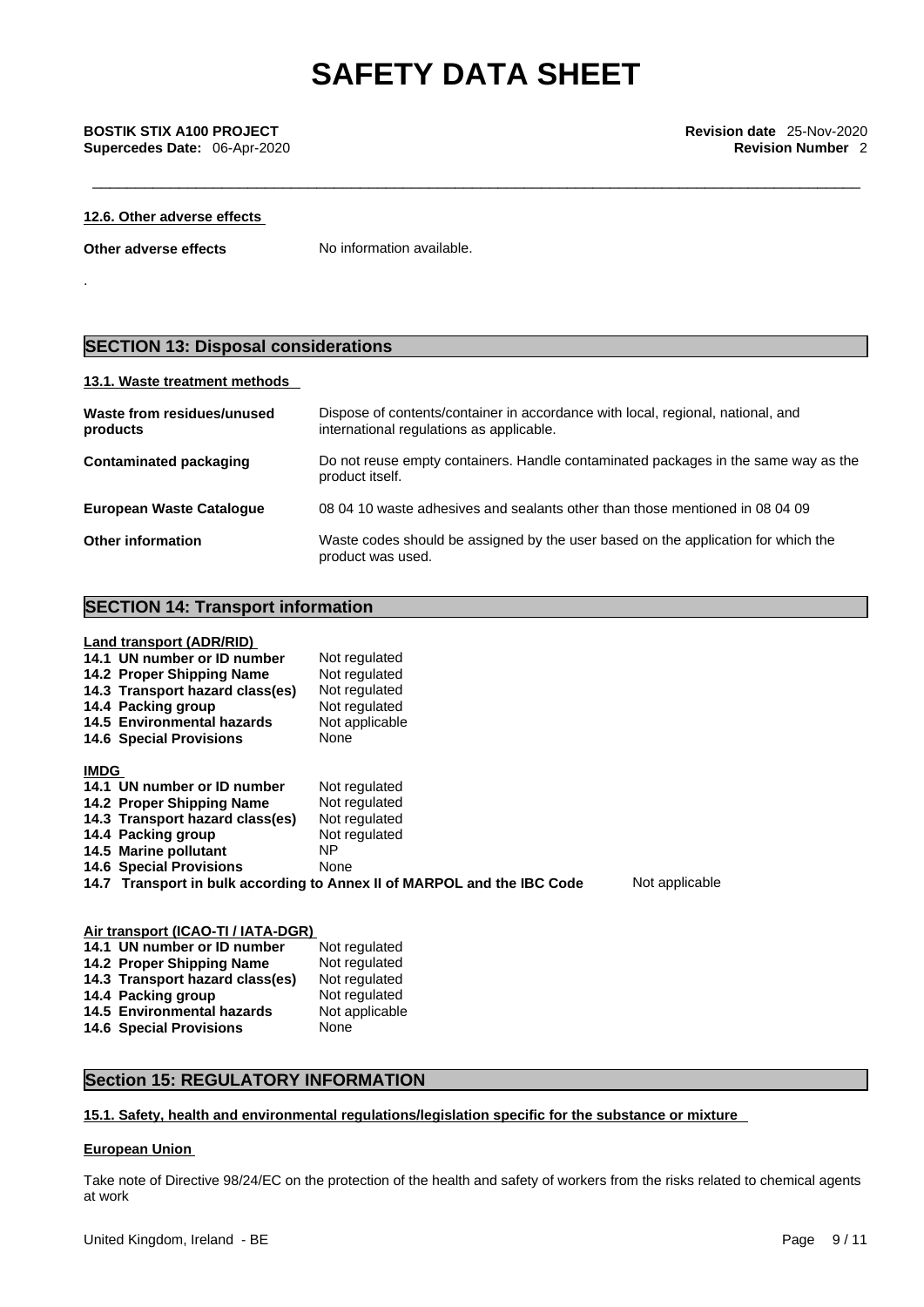Check whether measures in accordance with Directive 94/33/EC for the protection of young people at work must be taken.

Take note of Directive 92/85/EC on the protection of pregnant and breastfeeding women at work

### **Registration, Evaluation, Authorization, and Restriction of Chemicals (REACh) Regulation (EC 1907/2006)**

### **SVHC: Substances of Very High Concern for Authorisation:**

This product does not contain candidate substances of very high concern at a concentration  $>=0.1\%$  (Regulation (EC) No. 1907/2006 (REACH), Article 59)

**EU-REACH (1907/2006) - Annex XVII - Substances subject to Restriction** This product does not contain substances subject to restriction (Regulation (EC) No. 1907/2006 (REACH), Annex XVII).

### **Substance subject to authorisation per REACH Annex XIV**

This product does not contain substances subject to authorisation (Regulation (EC) No. 1907/2006 (REACH), Annex XIV)

### **Biocidal Products Regulation (EU) No 528/2012 (BPR)**

Contains a biocide : Contains C(M)IT/MIT (3:1). May produce an allergic reaction

**Ozone-depleting substances (ODS) regulation (EC) 1005/2009** Not applicable

### **Persistent Organic Pollutants**

Not applicable

### **National regulations**

### **15.2. Chemical safety assessment**

Chemical Safety Assessments have been carried out by the Reach registrants for substances registered at >10 tpa. No Chemical Safety Assessment has been carried out for this mixture

### **SECTION 16: Other information**

### **Key or legend to abbreviations and acronyms used in the safety data sheet**

### **Full text of H-Statements referred to under section 3**

H301 - Toxic if swallowed

- H302 Harmful if swallowed
- H310 Fatal in contact with skin
- H314 Causes severe skin burns and eye damage
- H315 Causes skin irritation
- H317 May cause an allergic skin reaction
- H318 Causes serious eye damage
- H330 Fatal if inhaled
- H400 Very toxic to aquatic life
- H410 Very toxic to aquatic life with long lasting effects
- H411 Toxic to aquatic life with long lasting effects

## **Legend**

TWA (time-weighted average) STEL STEL (Short Term Exposure Limit) Ceiling Ceiling Limit Value